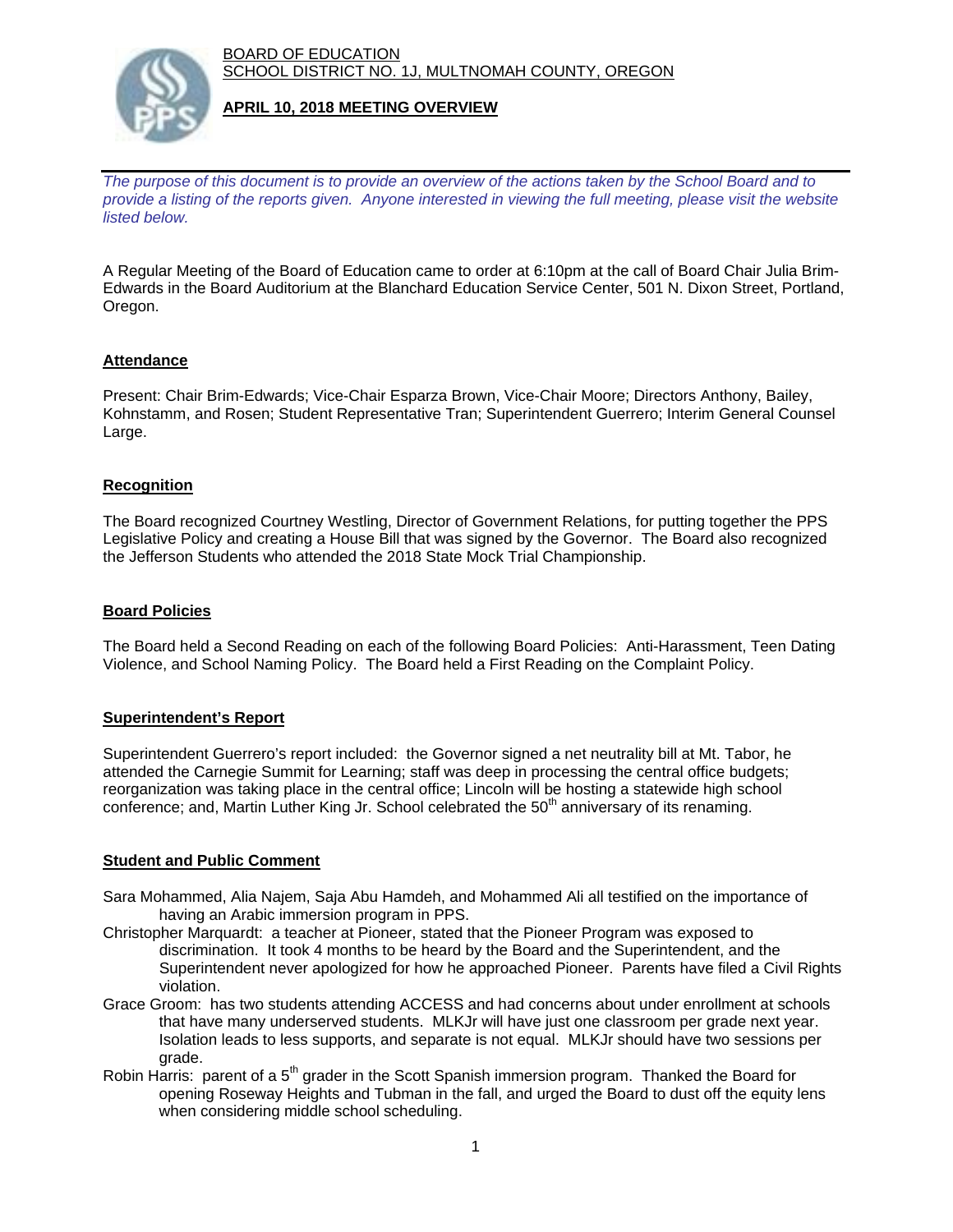Jonathan Hunt: Vice-President of ATU, spoke on behalf of over 100 school bus drivers for special education students. Drivers have been without a contract since June 30, 2017. Mr. Hunt asked the Board to direct the bargaining team to come to the table with an offer of a fair living wage.

# **Action Items**

- Second Reading: Naming School District Property Policy Public Comment: None
- Second Reading: Teen Dating Violence/Domestic Violence Policy Public Comment: None
- Second Reading: Non-Discrimination/Anti-Harassment Policy Public Comment:
	- None

 Appeal: ABA Public Comment:

- Paul Terdal: two children with autism at PPS. Please vote to accept our appeal. Many parents and Autism Advocacy Associations had signed a letter to the Board. ABA is a necessary service for autism students. He had to obtain a court order for ABA services in his children's classrooms. Please allow the therapists back in the classrooms.
- Vanessa Rentschler: PPS' arbitrary policy change to ABA therapy defies IED guidelines and logic. Please reinstate the service. Families should not have to go through hoops to obtain effective education for their children.
- Dr. Melissa Gard: described an effective ABA program. Direct observation is required. Please consider reinstating the previous policy regarding ABA.
- Appeal: Pioneer School Public Comment: None

# **Work Session**

At 9:00pm, the Board recessed from the Regular Meeting and convened into a Bond Work Session. The Board discussed Middle School Implementation funding. At 10:53pm, the Board adjourned out of the Work Session and Reconvened into the Regular Meeting.

# **Reports to the Board**

2018-19 Budget Update

# **The Board Approved the Following Items:**

- Resolution 5624: Resolution to Adopt the Revised 1.80.020-P Non-Discrimination/Anti-Harassment **Policy**
- Resolution 5625: Resolution to Adopt the Teen Dating Violence/Domestic Violence Policy
- Resolution 5626: Resolution to Adopt the Revised 2.20.010-P Naming School District Property Policy
- Resolution 5627: Appointment of Custodian Civil Service Board Member
- Resolution 5632: Resolution to Fund Capital Improvement Costs for Middle School Implementation
- **•** Business Agenda